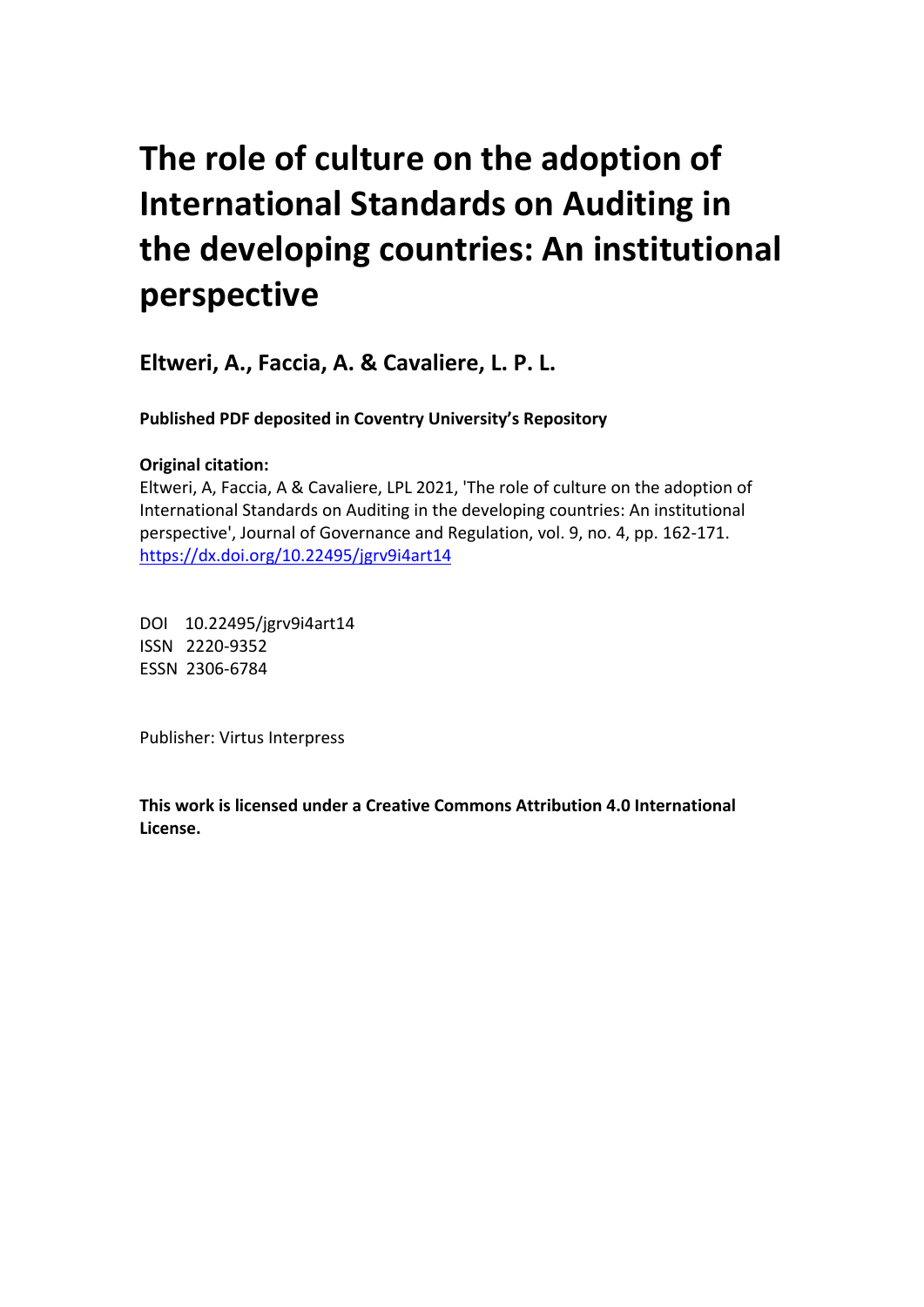# THE ROLE OF CULTURE ON THE ADOPTION OF INTERNATIONAL STANDARDS ON AUDITING IN THE DEVELOPING COUNTRIES: AN INSTITUTIONAL PERSPECTIVE

Ahmed Eltweri<sup>\*</sup>, Alessio Faccia<sup>\*\*</sup>, Luigi Pio Leonardo Cavaliere<sup>\*\*\*</sup>

\* *Corresponding author,* Liverpool John Moores University, Liverpool, the UK Contact details: Liverpool Business School, exchange station, L2 2QP, Liverpool, the UK *\*\** School of Business and Law, Coventry University, Coventry, the UK \*\*\* Department of Economics, University of Foggia, Foggia, Italy



**How to cite this paper:** Eltweri,A., Faccia,A., & Cavaliere, L.P. L. (2020). The role of culture on the adoption of International Standards on Auditing in the developing countries: An institutional perspective. *Journal of Governance & Regulation, 9*(4), 162-171. https://doi.org/10.22495/jgrv9i4art14

Copyright © 2020 The Authors

This work is licensed under a Creative Commons Attribution 4.0 International License (CC BY 4.0). https://creativecommons.org/licenses/by/ 4.0/

**ISSN Print:** 2220-9352 **ISSN Online:** 2306-6784

**Received:** 06.12.2020 **Accepted:** 14.01.2021

**JEL Classification:** M42, H83, R11, O23, Q56 **DOI:** 10.22495/jgrv9i4art14

#### Abstract

This paper examines the role played by the culture on the adoption of the International Standards on Auditing (referred to as ISA henceforth) that intends to stimulate establishing an efficient auditing regime in Libyan auditing practice. The current research conducted interviews with 43 participants across five Libyan key stakeholders in the auditing environment. The methodology employed was in line with the relevant literature and it serves to achieve the aims and to answer the questions of this study (Ménacère, 2016). Institutional isomorphism produces a greater impact on Libya accounting and auditing practices (Phillips & Jiao, 2016). Therefore, this study examines that the cultural factor systematically and consistently assesses the level of ISA adoption, commitment, and associated harmonisation. Given the growing interest in harmonising the auditing practice, not only by scholars but also by policy and decision-makers, this study is aimed at contributing to improve and develop an under-researched topic in Africa, by expanding the literature on the importance of harmonising auditing practices. It also provides fresh insights into auditing practices in a politically unstable country. Awareness is also raised about other relevant drivers of adopting ISA.

Keywords: Culture, International Standards on Auditing, Auditing Environment, Institutional Theory, Developing Countries

Authors' individual contribution: Conceptualization – A.E.; Methodology – A.E.; Investigation – A.E. and A.F.; Resources – A.E., A.F., and L.P.L.C; Writing – A.E. and A.F.; Supervision – A.F.

Declaration of conflicting interests: The Authors declare that there is no conflict of interest.

## 1. INTRODUCTION

From a global perspective, the auditing profession has become vital to the international institutions that provide financial aid to the developing countries, since the audit process ensures that the funds available are used prudently and not corruptly (Dunn, 2002; Lamoreaux, Michas, & Schultz, 2015; Boolaky & Soobaroyen, 2017). Furthermore, Michas

(2011) indicates that the auditing profession in some developing countries faces deficiencies at the most fundamental level of auditing rules and regulations. This paper makes a theoretical contribution to the literature by addressing the paucity of research concerning auditing regulations in Libya and identifying the enabling and inhibiting factors regarding the application of international auditing standards.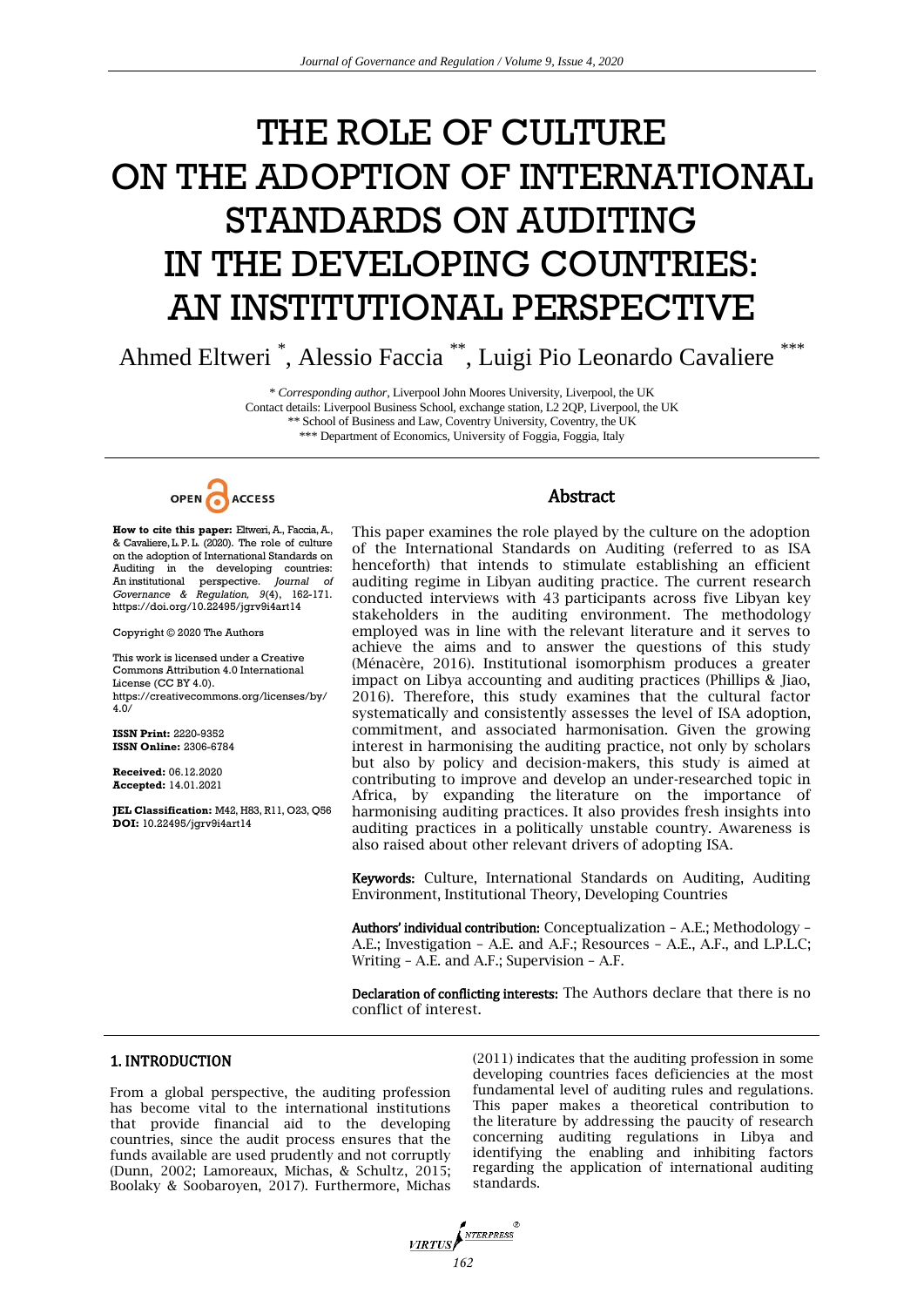The audit profession is essential for the public trust and the reduction of the market systems risk. This research, therefore, focuses on the potential positive impact of the ISA if implemented in developing countries. The case of Libya is then considered as a general example in North Africa, as some other similar recent researches have been already carried out in other areas (Thabit, Aldabbagh, & Ibrahim, 2019; Mertzanis, Garas, & Abdel-Maksoud, 2020; Barghathi, Ndiweni, & Lasyoud, 2020; Ahmed, 2016).

Indeed, the profession of auditors assumes an increasingly important role in public trust in contemporary history. The accounting and auditing professions play crucial roles in the connection between the regulations in force and the needs of companies. The professional bodies that have been forming internationally since the late nineteenth century highlight how important it is to define common ethical and methodological guidelines in order to ensure the uniformity of judgment. The various national professional bodies still adopt different approaches influenced by local factors and lobbies. The origins of the auditing of accounts date back to 1400 when for the first time in Great Britain it was subject to the function of dissuading members of corporations from making irregularities in management. Also, in this country, four centuries later, the modern profession of auditing was born as currently considered or as a response to the public need to verify the accuracy and reliability of the accounting results for the benefit of shareholders and third parties.

Towards the end of the nineteenth century, auditing landed in the United States, and in the years following the crisis of 1929, it became increasingly important. The very first institution of the auditing profession, in Europe, started soon after the World War II, as a consequence of the investments of American capital and the subsequent establishment of multinational companies. The auditing profession, therefore, experienced the first stage of development, on an exclusively voluntary basis, only towards the end of the 1960s, following the example of foreign auditing firms. This process was requested to adequately verify the accounts of subsidiaries multinationals and to proceed in an informed manner to the acquisition of international companies. The auditing firms operating on the European territory were initially set up as branches connected to foreign bodies and avail themselves of their centralized services. Given the relatively recent development of the auditing profession in Europe as well, it is not surprising that in developing countries such as those of North Africa, the development of professional practices is still at an embryonic stage.

Undoubtedly, the culture is a vital element that influences accountancy development (Eulerich & Ratzinger-Sakel, 2018), and however, yet this significant factor in the development of accounting systems has not been widely reported (Lopes & Rodrigues, 2007; Riahi & Khoufi, 2017). Similarly, despite the impacts of the national cultural differences among countries, the prior studies have yet neglected the cultural factors in examining the adoption decision of the ISA along with other institutional factors.

Furthermore, the implications of a culture that feeds into the institutions, quality, accounting and auditing practice differ from those in that of

advanced countries. In fact, culture in particular ethics, habits and values forms the soil that shapes the institutions" development and functionally, and has great implications in developing regulations that guide and restrict individual behaviour to help closing loopholes. Hence, this study aims to contribute to the literature review (Abuazza, Labib, & Savage, 2019; Hussein, Hanefah, & Endaya, 2020) by providing an in-depth analysis of the Libyan key stakeholders" viewpoints on the cultural aspects in adopting the ISA to reduce the lack of studies around this notion.

The structure of this paper is as follows. Section 2 provides a necessary overview of the research context and a review of the relevant literature. Section 3 and 4 analyse the methodology and research design in general. Sections 5 and 6 focus on findings and discussion respectively. Section 7 outlines the conclusion.

### 2. LITERATURE REVIEW

Apart from very few exceptions (Hamuda & Sawan, 2014; Faraj & Akbar, 2010), Libyan auditing profession and practice including the auditing<br>standards-setting appear to be widely standards-setting appear to be widely under-researched topics. Similar to other developing countries, the weakness of political institutions greatly affects the development of good professional practices and the adoption of the best international standards. In cultural terms, especially in Libya and other many similar Arab countries, society is framed into different social classes characterised by the considerable disparity in terms of political influence and wealth (Hofstede, 1984). Given the changes taking place in the world economy, accountants and auditors must increasingly offer global and specialist advice. Consequently, the participation of the profession in the regulatory process and international standard setting has become fundamental in all phases of the complex process of issuing directives and regulations, in particular in the area of auditing, reporting and professional training. Therefore, the role of those who, within international organizations, participate in the training and definition of standards, and facilitate the emergence of the needs of the national accounting profession, becomes fundamental. Not having direct access to international professional circuits does not therefore surprise that accounting and auditing professions in Libya are not well developed (Selway, 2000; Zakari & Ménacère, 2012).

The new international economic order undoubtedly re-proposes a liberal orientation focused on the idea of deregulation and liberalization. The phenomena of globalization, liberalization and competition have increasingly accredited in the world market and a further expansion of international trade is expected in the coming years, such as to determine a further acceleration of world integration.

It is, therefore, possible to note how the ongoing changes in the world economy create a rapidly evolving framework, characterized by an acceleration of the movements of resources (capital, goods and people). In this context, accountants and auditors should carry out their activities by providing professional services to businesses in the environment characterized by the speed, the regulatory diversity of individual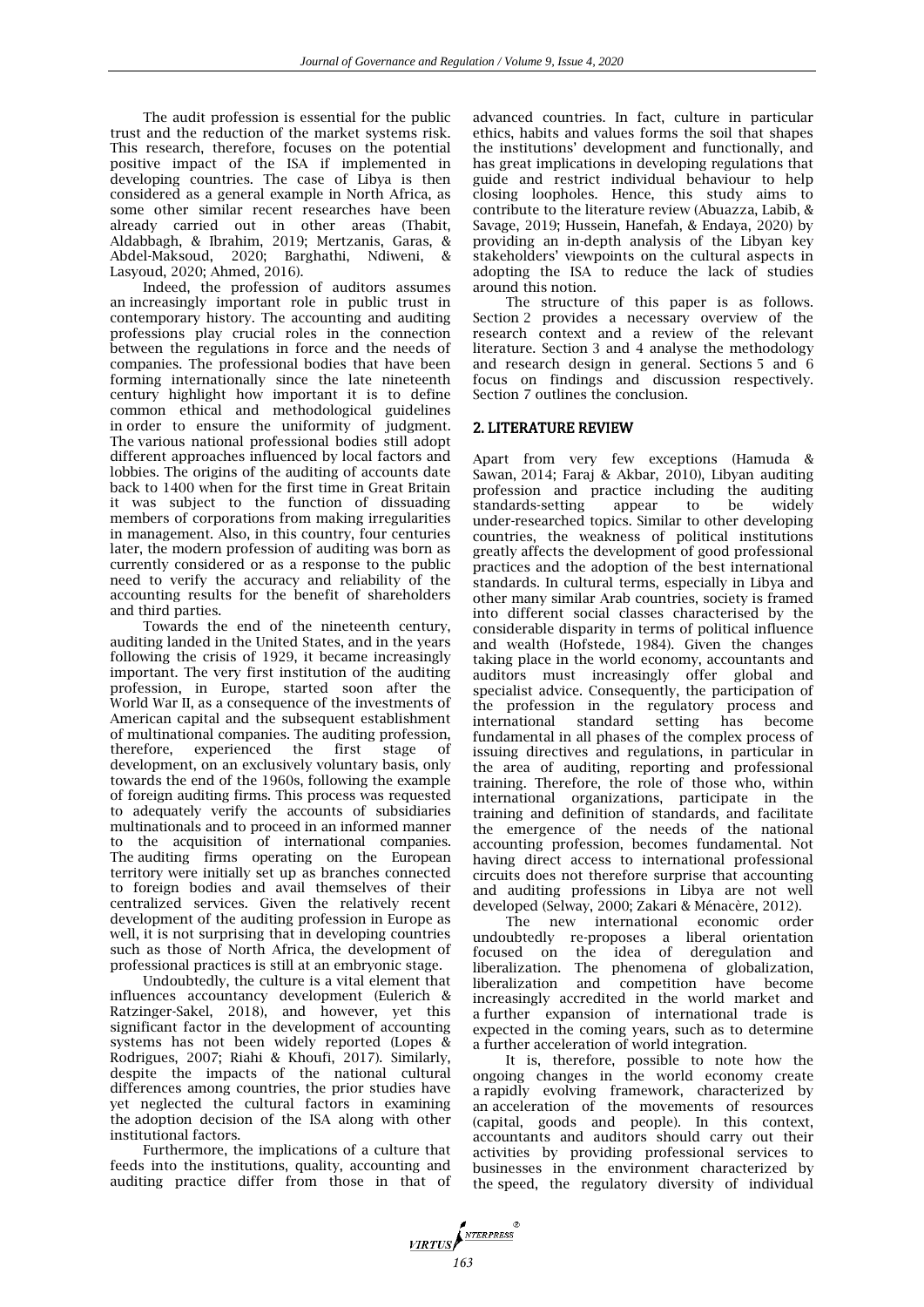countries, the technology, and the accelerated changing nature of the national and international regulatory environment. In turn, the need to achieve high-quality management of the company, for being effectively satisfied, requires the intervention of qualified professionals who have a general picture of the business problems, and at the same time, the knowledge useful to solve them.

The professions of accountants and auditors are, more than others, linked to the social, political and economic evolution. In particular, the economiclegal professions, primarily accountants, represent a physiologically necessary factor for the functioning of the economic system; and for this reason, they are the ones mostly affected by its evolutions. The adaptation to market demand and the continuous updating therefore requires representing an element not only for qualification but also for the real survival of the professional in the market.

The profession must adapt to the needs of the market, preparing to offer a range of services as wide as possible, potentially capable of addressing and solving all the problems inherent in the company, both nationally and worldwide. At the same time, the professional service offered must be sufficiently specialized and thorough to guarantee the highest quality of the service. All these translate into the need of offering global and specialist advice that invests the reality of the company in every aspect and that is highly qualitative. It, therefore, becomes essential, as well as strategic, to bring out the national profession at an international level as the first level profession in terms of professional skills.

In countries dominated by political and economic instability, it becomes extremely difficult to guarantee not only the formation of professional bodies but also the access to essential vocational education. Therefore, despite several early efforts to reinforce and enhance the Libyan accounting education (Ahmad & Gao, 2004; Masoud, 2017), the regulatory body in Libya – the Libyan Accountants and Auditors Association (LAAA) – had been established by Law No. 116 in 1973. The LAAA is expected to oversee and supervise the accountancy profession, whilst ensuring, at the same time, its development and the continuing professional development of its members through the provision of national and international conferences and seminars. Since its establishment, more formalities are supposed to be introduced in the profession, but in practice, very little has been achieved by the body in terms of building and implementing a theoretical base for accounting as a profession, and a much-needed Code of Ethics that would improve professional practice is sadly missing (Bakar & Russell, 2003; El-Firjani, Ménacère, & Pegum, 2014). Consequently, it can be argued that the LAAA is not fit for the purpose as it has not succeeded in fulfilling its obligations as a regulatory body and has not operated in the public interest (El-Firjani et al., 2014; Eltweri, Altarawnah, Al-Hajaya, & Al-Karaki, 2018a; Eltweri, Sawan, & Tahar, 2018b). Moreover, there have been a few efforts by the LAAA to promote continuing education and staff training amongst accountants as a means of improving the status of the profession (Shareia, 1994; Sawan & Alzeban, 2015; Eltweri et al., 2018b), thus endorsing that the Libyan accounting profession has a poor status.

Corporations" books started being inspected and certified by qualified auditors in Libya in 1973 when auditing regulations were introduced. At the same time, it was made necessary that the required documents should be inspected and certified by a chartered accountant on behalf of the legal fiscal authority (Law No. 64 of 1973). On 20th December 1973, however, the Libyan government finally enacted Law No. 116 of 1973, which established the LAAA as a body, which would develop and improve the auditing profession in Libya (Eltweri et al., 2018b; Hussein et al., 2020).

The recent ISA adoption in Libya can be considered in accordance with the above-described framework, and in light of the African accounting history, since the reaction to international standards in accounting have been also shaped by institutional, cultural and historical factors (Nobes, 2013; Degos, Levant, & Touron, 2018; Alshbili & Elamer, 2020). Perspectives on traditional cultural variables (Hofstede, 1984) and law related to securities (La Porta, Lopez-de-Silanes, & Shleifer, 2006) were discovered to be insignificant for explaining the adoption degree of International Financial Reporting Standards (IFRS) in a country.

It was argued by Scott (2001) that there is the conformity of organisations to institutional kinds of pressure to change because they receive rewards for conforming as it increases resources and legitimacy and the capabilities for survival. Moreover, there may be different reactions by organisations because of differences in size, organisational structure, culture and style of management; and all of those factors have an influence upon institutional environments and the field of organisational development. Thus, the organisation field is made up of those organisations operating within the same service area, e.g., the auditing profession, along with other constituencies and organisations that impact upon their performance including bankers, accountants, regulators, insurers and the general public. Coercive variants may apply on the way an organisation needs to comply with the requirements of regulation or when organisational cultures are merging. It was noted by DiMaggio and Powell (1983) that there may be the development of coercive isomorphism because of a need for politically driven legitimacy, the regulations of the government or the requirement of partnering organisations that need adherence with certain organisational or quality procedures. There may be the existence of coercive pressures in the adoption and harmonisation of ISA.

It was emphasised by Carpenter and Feroz (2001) and Touron and Daly (2020) that the decision of a state to adopt and/or be committed to GAAP (generally accepted accounting principles) may be influenced on the level of the organisational field, the organisation or the individual. At an organisational level, pressures from regulatory frameworks as well as from the public and the norms and values of the accounting profession may arise. At an individual level, pressures can hail from the values and norms of key decision-makers as well as conformity in an unconscious way to tradition.

Transferred into the specific profession of accounting, culture is described as: "*the institutional framework of accounting, including the market environment, in which it operates, and the specific practices and beliefs about the role of accounting that* 

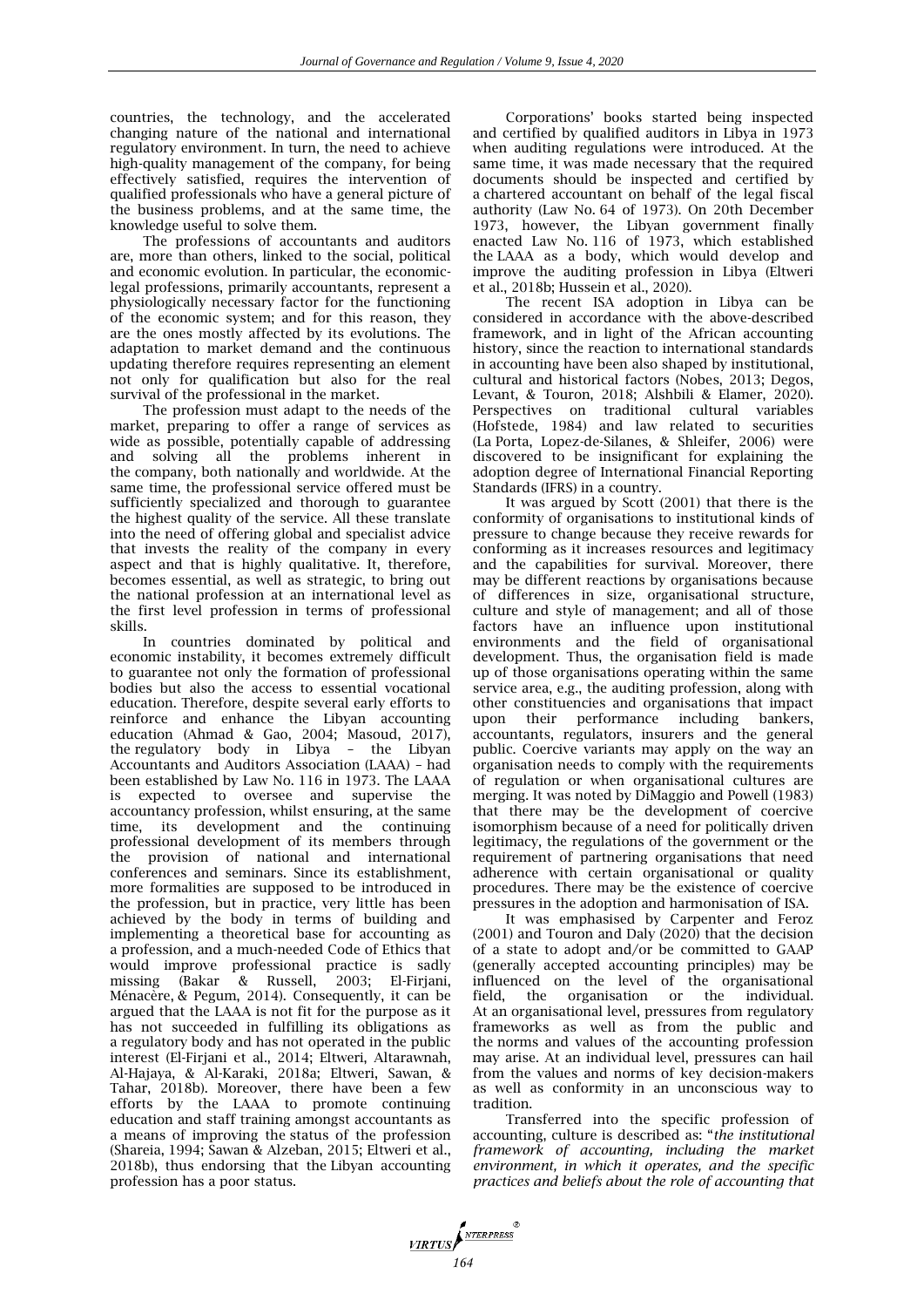*have grown up within that framework*" (Whittington, 2008, p. 497). Furthermore, Perera (1989) highlights that "*…culture is often considered to be one of the most powerful environmental factors affecting the accounting system of a country*" (p. 43). Moreover, according to Zeghal and Mhedhbi (2006), Nobes and Parker (2008), Nagirikandalage and Binsardi (2017), the accounting system in a country is highly affected by the culture, therefore it should be expected that auditing practice must be affected in parallel to the accounting systems.

Hofstede (1984) argues that culture has several dimensions that contribute to the level of communication. These attributes are Power These attributes are Distance, Uncertainty/Avoidance, Individualism/ Collectivism, and Masculinity/Femininity. It can be argued that the Libyan cultural environment is formed from combined characteristics such as "*language, religion, attitude, morals, values, law, education, politics, social organisation, technology, and material cultures*" (Eldarragi, 2008, p. 79). Therefore, culture is defined as the collection of attitudes held by a group of people, which makes it possible to classify that group of people differently from another group (Hofstede, 1997). A study by El-Helaly, Ntim, and Soliman (2020) examined the cultural influence on the adoption of IFRS and found that countries with high levels of uncertainty avoidance are more likely to adopt the IFRS, moreover, there are more likely to attempt the adoption as mandatory, rather than on voluntary basis. On the contrary, countries with a high level of power distance tend to be less likely to adopt IFRS as a mandatory requirement.

The attitudes mentioned by Hofstede (1997) subsequently affect the behaviours in such a way that it is possible to identify different societies based on the different behavioural predispositions. According to Hofstede (1997), depending upon its ranking on each of the dimensions considered, society will act predictably to certain environmental conditions. Although his work did not specifically include Libya, it did include Arab countries, which were seen to score highly in terms of power distance, and uncertainty avoidance, and low in terms of individualism. All these rankings have implications for accounting and auditing practices in Arab countries.

In Libya, Arabic is the official language, followed by English and Italian, which are sometimes spoken in big cities (KPMG, 2012), and Islam is the religion of the vast majority of Libyans. Language and religion have great impacts on attitudes within the Libyan society (Twati & Gammack, 2006; Boolaky, Omoteso, Ibrahim, & Adelopo, 2018).

However, apart from these common elements, there are many opportunities for disintegration as the Libyan society is characterised by tribalism, meaning that clan, tribe, family, and village are important considerations in all daily routines. People"s relationships and society as a whole are affected by all these characteristics (Buzied, 1998), and especially, as noted by Agnaia (1996), the actions by an individual are directly linked to his or her collective. In this respect, the individual must obey and follow the traditional route of the collective way of living. This is borne out in the rankings obtained by Hofstede (1980) that reveal duty to the collective to far outweigh a sense of personal entitlement, and the unwillingness to

challenge tribal leadership as seen in the high-power distance rankings. Indeed, for some time, Libya has embedded the socio-cultural structure in its political system through the involvement of the Libyan tribes in the government structures – what is called the Popular Leaderships, and the General People"s Committees (Pargeter, 2006; Madi, 2018).

Eldarragi (2008) observes the cultural differences between the Western and Eastern worlds, noting that Libya"s membership of the Muslim world dictates an accounting environment that is influenced by strong collective relationships, as well as faith and Islamic values. He highlighted that Muslim auditors, in general, are not accountable merely to humans for their actions whether in domestic matters or accounting practices, but to Allah (God). Consequently, they are required by their religion to discharge their professional auditing duties with due care. At the same time, however, tribal allegiance and collectivist thinking can interfere with independent action, and the tendency to avoid uncertainty promotes a lack of initiative and a preference to follow orders. Besides, these characteristics have implications for the accounting and auditing environment.

### 3. RESEARCH METHODOLOGY

This research is mainly performed using two mixed and relevant methodologies: a) experts' interviews and b) archival analysis through comprehensive literature review. The interview can be considered the main data collection tool available for qualitative research, widely used in the human and social sciences. Qualitative methodologies are sciences. Qualitative methodologies are distinguished from the quantitative ones by the nature of the object of study and the purposes of the research itself, which determine strong differences between the two approaches regarding the type of data examined, the field of investigation, the concept of representativeness of the sample, the methods of conducting the knowledge process, the data collection techniques and the subsequent analysis of the results.

The interview can be defined as a conversation led by the interviewer, aimed at subjects chosen on the basis of a predetermined survey plan in a more or less consistent number, with cognitive purposes. The primary objective is to provide a framework within which respondents can freely express their way of feeling and make their vision of the world understood through the complexity of their perceptions and experiences. This, therefore, follows an approach centred on the subject and not on the survey variables, in which the representativeness of the individual prevails over the statistical one of the samples. The interview is carried out on the basis of a flexible and non-standardized interrogation scheme. This last feature differentiates it from the questionnaire, a tool that instead has a high structure in the design and compilation phases and which, moreover, can be self-administered. Based on the degree of freedom/constraint granted to the interviewee and the interviewer, structured, semi-structured and unstructured interviews can be distinguished. In this research the adopted approach is semi-structured. The choice of the interview model is determined by the objectives of the research (describing versus understanding) and the characteristics of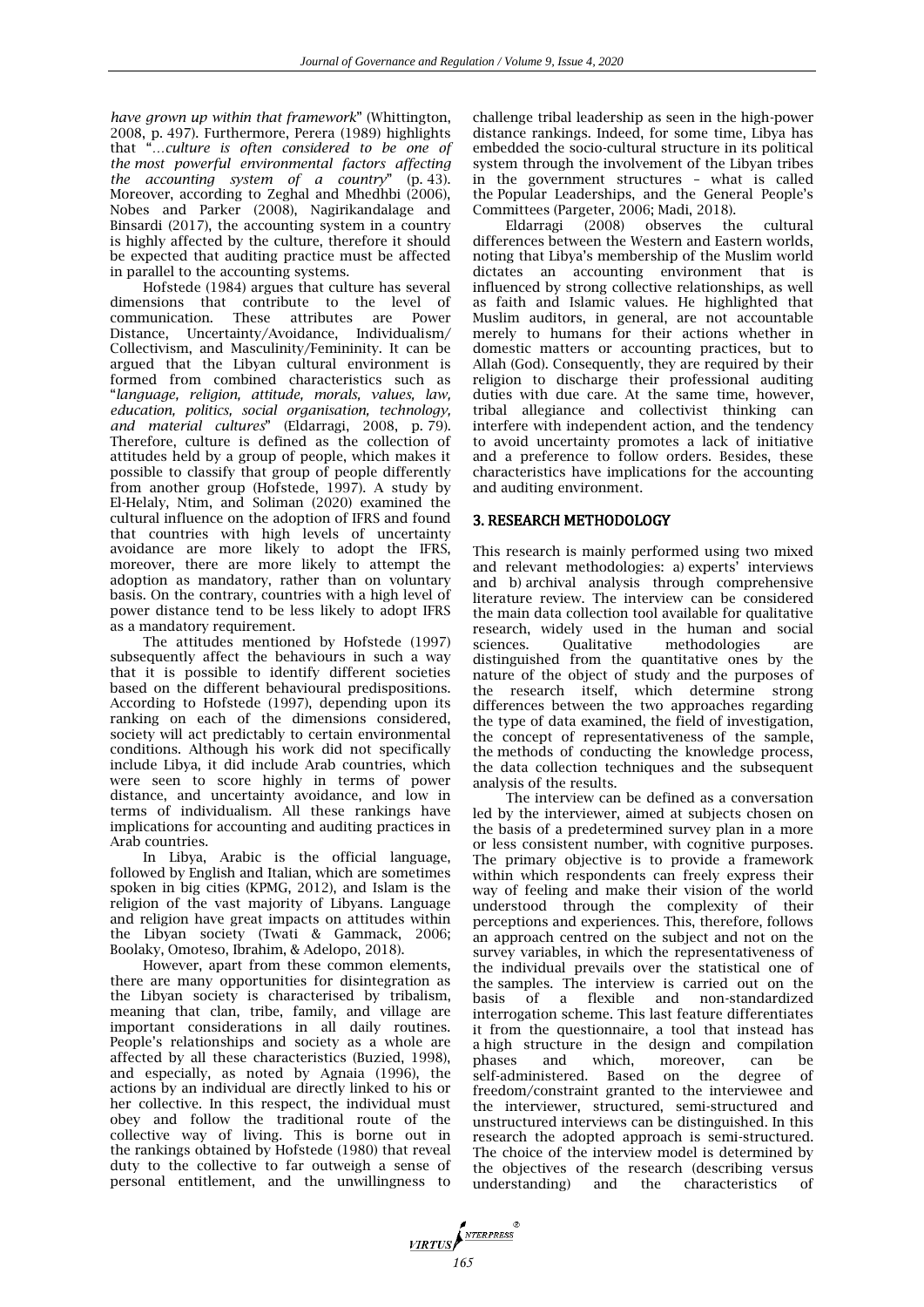the phenomenon studied, to which are added the organizational motivations (the structured interview is chosen if there are many cases and different interviewers).

The interview itself can be used as a primary data collection strategy or in combination with observation, document analysis or other survey techniques. The process of conducting the interview follows some key criteria, including the presence of preliminary explanations, the choice of clear and understandable language, the division of the line-up between primary questions and probe questions, that is the questions that help the interviewer to solicit an opinion in cases where the interviewee is reticent or does not give a structured opinion on the subject. The data analysis is centred on the subjects, in the sense that the individual is observed in its entirety; the results are presented in a narrative perspective; summaries and generalizations often take the form of classifications and typologies. The lack of standardization is at the same time the strength and weakness of the interviews, because if on the one hand, it is difficult to compare, count, infer from sample to population, on the other, it is possible to go in depth by accessing an insider"s vision.

#### 4. RESEARCH DESIGN

There is always debate over which method is better than another or more appropriate for conducting research. Methods are neither better nor worse than

each other, but they are better in terms of suitability for answering research questions (Ménacère, 2016). The decision to use a qualitative research design is based on the nature of the problem and the research questions of this study. This study has conducted 43 in-depth interviews with five key actors in the Libyan auditing environment. The rationale for adopting a qualitative approach (interviews) was to allow the researcher access to a comprehensive range of information to capture the full story. The selected groups of interview participants have first-hand experience and knowledge in dealing with the Libyan auditing environment.

Sampling is the process of selecting a group of respondents for a study in such a way that the participants represent the larger group (population) from which they were selected. Sekaran (2003) refers to it as a "subset". Ghauri and Gronhaug (2010) refer to the sample as that "*segment of the population that is selected for investigation*" (p. 145). The adequacy of the sample size, according to Bryman and Bell (2011), can be also considered another critical factor. Representativeness and sample size (representation and precision) are the therefore key factors that must be considered in determining the sampling design (Easterby-Smith, Thorpe, & Jackson, 2012); and to create a representative sample, it must hold the same characteristics as the main population and be of sufficient size to ensure a response rate which is sufficient to confirm that representativeness. The following Table 1 depicts the sample and participants' groups.

**Table 1.** Sample and participants" groups

|                  | External<br><i>auditors</i> | State auditors | Internal<br>auditors | Researchers | Reaulators       | <b>Total</b> |
|------------------|-----------------------------|----------------|----------------------|-------------|------------------|--------------|
| Sample selected  | റ                           | ററ             | 20                   | ററ<br>∠u    | $\sim$<br>$\sim$ | 100          |
| No. of responses |                             | <b>. .</b>     |                      | ∸∸          |                  |              |

#### 5. FINDINGS

Through the lens of institutional theory, organisations are perceived as having a technical dimension made up of daily technology and operating requirements, governed by norms of rationality and efficiency; and expectations from the external environment (Maingot, 2006) and its structure and practices influenced by its external and internal institutional environment; i.e., the cultural, political and social forces that surround entities (Fogarty, 1996). The concept of coercion from the foreign policy is one that appears pervasive in the developing world, particularly because of existent colonial relationships between former colonies and their colonisers. Policies are perceived as successful within countries that are developed (mostly for cases of colonial masters) and these are replicated as they are considered as being "successful" in comparison with homespun solutions. Global international standards of accounting have received similar feedback when adopted. Often considered as rather superior standards of accounting, they are usually imported in local forms of jurisdiction without careful appreciation and consideration of specific, needs of accounting for the considered country (Wallace & Briston, 1993).

Several authors have highlighted the influence of the cultural aspects of any society on any regulated institution (Cooke & Wallace, 1990; Irvine & Lucas, 2006; Zhang, Andrew, & Collier, 2007; Mashayekhi & Mashayekh, 2008; Zakari, 2014). Furthermore, Hofstede (1984) identified a particular cultural dimension, which he entitled "uncertainty avoidance" that has direct relevance for how societies relate to the rules and regulations. Appreciating these influences, the study asked the participant groups to indicate their views regarding the relationship between Libyan culture and the adoption of the ISA in Libyan auditing practice.

The findings in this respect reveal a negative attitude towards the adoption of the ISA and suggest that Libyan culture works as a hindering factor. However, this can be seen as a complex challenge. Libya, as an Arab country, has been classified as a society, in which there is a high level of uncertainty avoidance (Hofstede, 1984), and that would suggest a strong preference for tightly-specified regulations, yet the participants seem to reject such a scenario. This can probably be explained by the fact that in such cultures, the idea of having two or more sets of different regulations in operation side by side would present a problem as fears regarding the appropriateness. This can also explain why, given the absence of auditing standards in Libyan auditing practice, many auditors fall back on the systems used in the countries where they were taught, because they feel secure with those systems and are not afraid of making mistakes when using them. Other auditors do not apply any set of

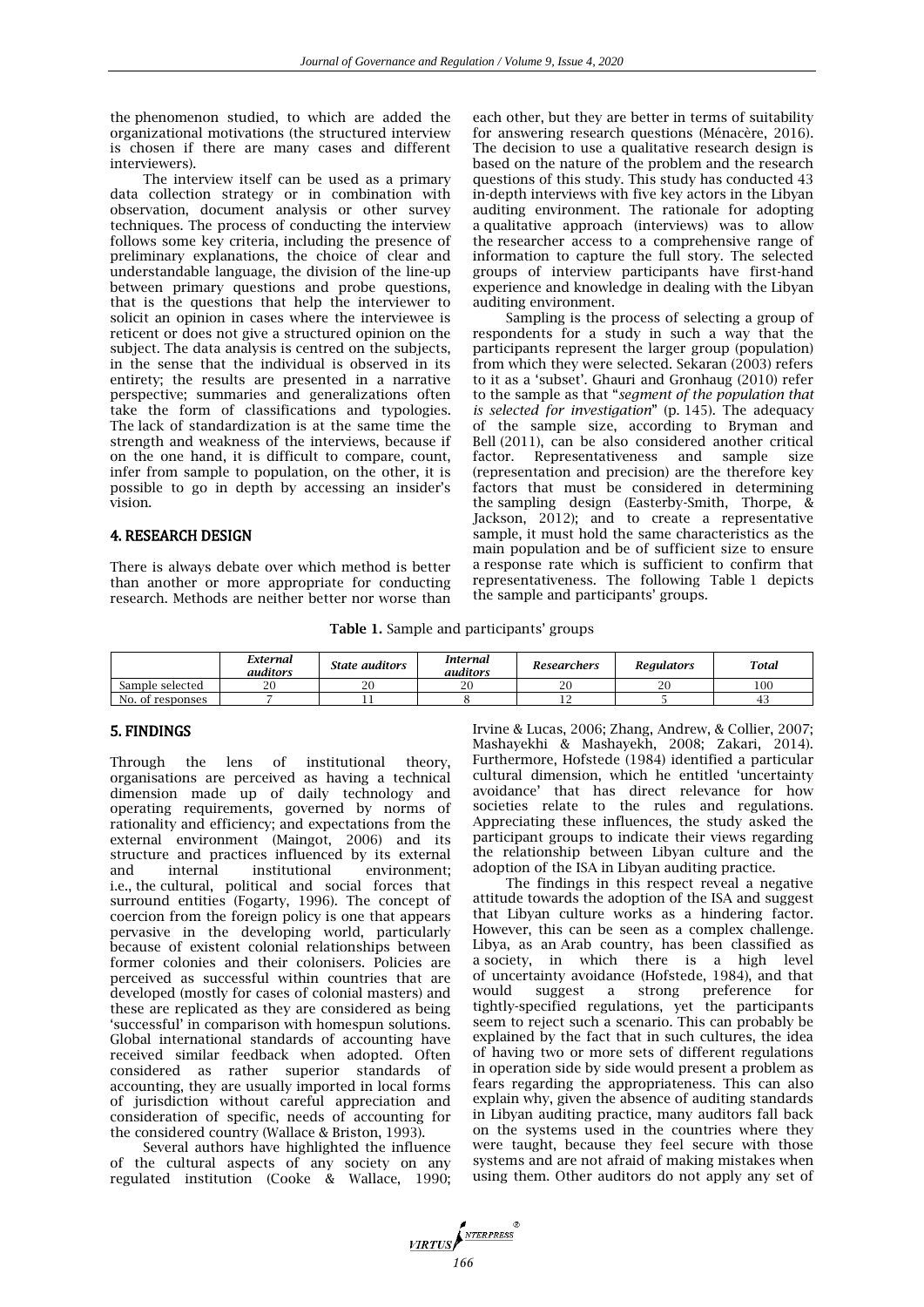recognised standards, and this may well depress their confidence in their work and contribute towards the overall low level of quality auditing, which is delivered by the profession. However, it is noted by Handley-Schachler, Al-Abiyad, and Al-Hadad (2012) that the Libyan culture has not precluded the use of high-quality international standards. The interviewees would argue that the root of the problem is the fact that International Standards are not included in educational curricula. Moreover, Eldarragi (2008) has pointed out that Libyan auditors are required by their religion to apply with due care of all their professional practice, which is a fundamental principle of the ISA. Hence, one would expect the country to embrace these standards.

### 6. DISCUSSION

As in the current study, the interviewees have highlight their concerns regards the Libyan culture contributes towards the reluctance to adopt the ISA. In this connection, some explanations were given, one being the fact that Libya was a "collective" society that might impede efforts by individuals to act on their initiative and adopt something new. In Hofstede"s (1980, 1984) classification of cultural dimensions, collectivism and individualism were seen as opposing states on the same continuum indicating whether people acted collectively for the good of the community, or individually, in self-interest. Libya scored highly on collectivism, meaning that the influences from friends and family, and in Libya"s case, from tribalism, take on greater importance than personal wishes and desires. This can lead to the presence of nepotism and corruption as allegiance to the family and tribe take precedence. Consequently, even though individual auditors might be keen to work towards the ISA, a groundswell of opinion from important people within those auditors" social circles might well prevent them from taking the initiative in this<br>respect. Hence, Libya's "collective society" respect. Hence, Libya's "collective (Interviewee: Researcher 1) and the phenomenon of "nepotism and kinship" (Interviewee: External Auditor 2) may serve as barriers to the adoption of the standards, not least because where corruption is widespread, the use of the ISA would expose it. Furthermore, a regulator stressed the language and familiarity of the Libyan context as reasons enhancing the negative attitude within Libya to embrace the ISA. This comment is in line with the observation made by Zeghal and Mhedhi (2006), Nobes and Parker (2008), Nagirikandalage and Binsardi (2017) that countries with Anglo-American cultures favour the adoption of international standards such as the IFRS due to the common language they use.

Moreover, the suggestion that the collective nature of Libya"s society (specifically, its tribalism and nepotism) is influential in curtailing the independence of auditors concurs with the findings of Eldarragi (2008), and Faraj and El-Firjani (2014) that Libyan social relationships negatively affect the capacity of auditors to act independently as they become the victim of social responsibility to family, friends, and tribesmen. Such interference may prevent the implementation of ISA in Libyan auditing practice, as they expose favouritism by demanding transparent dealings and exposure. The basic philosophy underlying the international standards is that they preserve professional distance, and it may simply not be possible for this to occur in the Libyan context.

Nevertheless, a minority of the interviewees did perceive that Libyan culture had some positive influences in respect of the country"s adoption of high-quality standards and a regulatory framework that enforced them, since Libya is a country her religion promotes Islamic values, and these quite clearly demand the best effort from all Muslims in their behaviour; hence, in the accounting and auditing context, this can be seen turned into<br>the requirement for objectivity, professional objectivity, professional behaviour, professional competence, due care, integrity, and confidentiality. This perception agrees with the view expressed by Eldarragi (2008) that Muslims are required by their religious faith to act in a specific way, showing, for example, self-control, the exercise of conscience, public control in as much as commanding others to perform for the common good and preventing others from doing bad deeds, and state control which can be in the form of an independent agent acting according to Islamic law.

The Libyan culture is considered extremely relevant in the decision of any country to adopt or import laws and regulations (such as the ISA) from other countries since these regulations are obviously formulated within a particular cultural context and may not transfer easily into the environment that is characterised by different features (Twati & Gammack, 2006; Zeghal & Mhedhbi, 2006; Nobes & Parker, 2008; Nobes, 2013; El-Firjani et al., 2014; Sawan & Alzeban, 2015; Nagirikandalage & Binsardi, 2017; Boolaky et al., 2018; Eltweri et al., 2018b; Degos et al., 2018; Alshbili & Elamer, 2020).<br>Therefore, the researchers investigated the researchers investigated the contribution made by the Libyan culture to the decision-making regarding the adoption of the ISA in the national auditing practice. The interviewees emphasise their concern that the Libyan culture has a negative influence in this respect, and some explanation of why this should happen was forthcoming from several interviewees. For example, described Libya as a "collective society" ((Interviewee: Researcher 1), which has implications for the independence of practitioners, and the high prevalence of "nepotism and kinship" (Interviewee: External Auditor 2) in the country leads to corruption in all walks of life, thereby compromising the work of people, even professionals. At the same time, as stressed by the regulator, "language and familiarity" play their part in influencing the decision regarding the adoption of ISA. These views can be seen in the following comments made by the interviewees while discussing the cultural influences on the adoption of the auditing standards:

"*The Libyan society issue is that it is considered as a collective society, which leads to conflicts of independent standards that are required by the highquality standards such as ISA*" (Interviewee: Researcher 1).

"*The Libyan culture features several immoral characteristics such as nepotism and kinship due to the high level of collectivism that can have influences on the financial information held by the practitioners that increases the chance that the conventional financial system would be ineffective. Therefore, ISA adoption may not be an appropriate decision*" (Interviewee: External Auditor 2).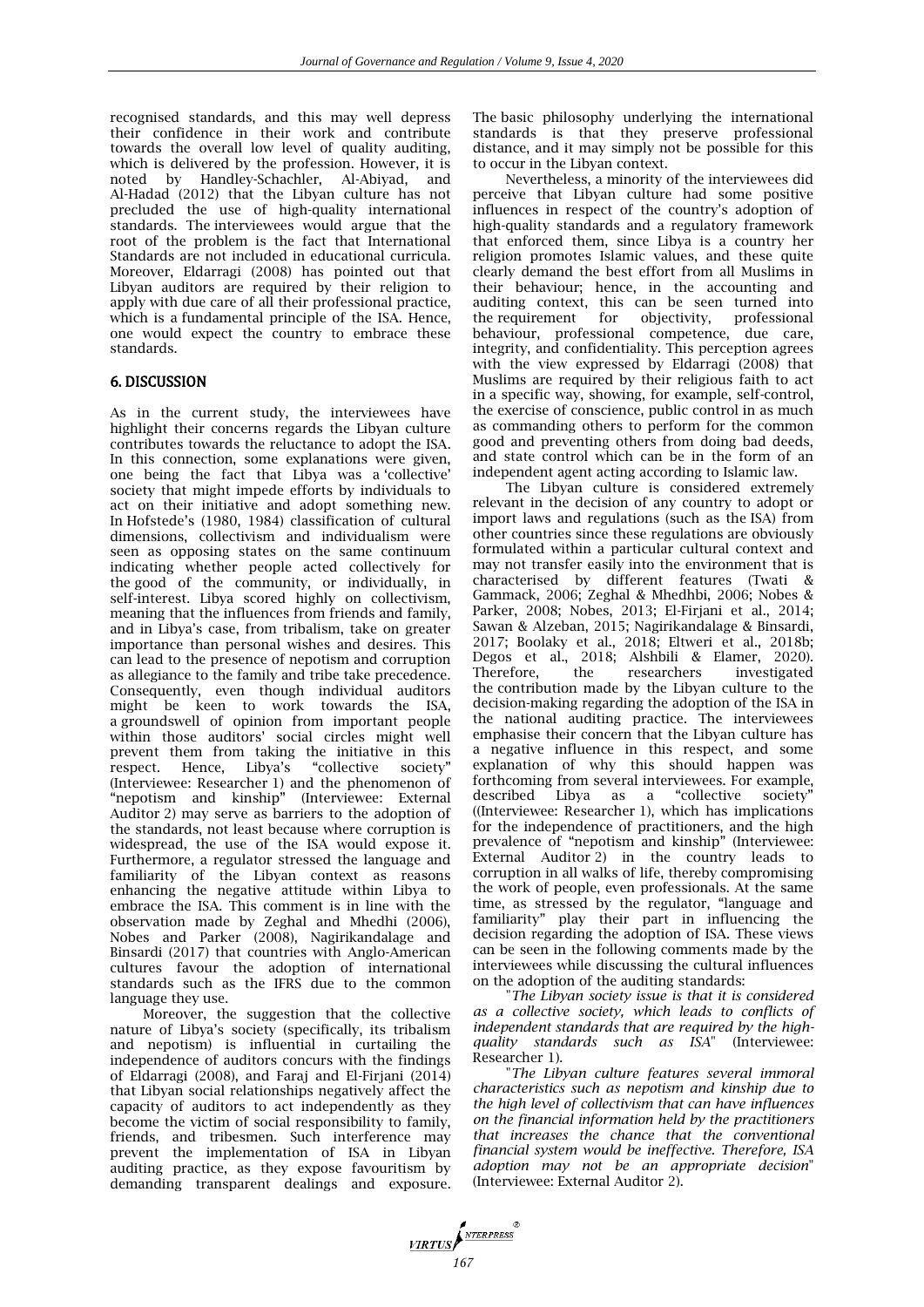"*I believe that the culture consists of several features, i.e., language and familiarity, and these two features can be seen in the Arab world as hindering factors which contradict with the western countries (developed countries)*" (Interviewee: Regulator 1).

On the other hand, the Libyan culture was perceived as supportive of rigorous work standards despite the view of the authors Zakari and Ménacère (2012) that the Libyan auditing practice is deemed at infancy stage with very limited access to international standards, and hence the international standards are being beneficial to the introduction of the ISA. The following remarks embody this particular viewpoint:

"*I believe the Libyan culture, as Arab/Muslim community, do desire high and rigorous quality of regulations, such as in auditing the ISA; furthermore, since the Libyan culture has a great influence on laws and regulations, and vice versa*" (Interviewee: State Auditor 1).

"*If we consider the new generation of the Libyan auditors and accountants and their way of contributing to the development of the auditing profession in Libya, it's possible to say that they will support the adoption of the international standards with their privilege of having studied abroad the international auditing standards*" (Interviewee: State Auditor 2).

#### 7. CONCLUSION

During the period of concluding this study, at the European level, the European Commission is explicitly requested to investigate the audit market, recognizing conflicts of interest regarding the provision of services other than auditing. At an international level, the "emergency plans" are prepared to avoid the demise of one of the "Big Four" in the event of a sudden crisis of confidence, assuming a clear commitment to the introduction of forms of "joint audit". The European Commission was to carry out a study on the cost/benefit effects of the mandatory joint review and its impact in terms of market devolution and financial instability. International needs require mandatory rotation of the auditor and identification of the current turnover of the shareholders as the best system, rather than a turnover of the auditing companies. In a period of great uncertainty and economic instability, where even the most advanced professional institutions are questioned and are subject to criticism and particular observation, the situation of countries such as those of North Africa is even more critical, where the profession of auditor and accountant is not yet adequately developed. According to this study ISA adoption in Libya has been investigated from different perspectives, focusing on the cultural background in particular.

Since culture affects the individual behaviour and their reactions in society and its substructures (Ebrahim, 2014), the accounting and auditing profession can be deemed as society"s substructures (Nobes & Parker, 2008).

The cultural factor is found to be essential in the adoption of the ISA, in the interests of establishing an efficient auditing regime in the country. All the stakeholders interviewed do agree with the usefulness and advantages of the introduction of ISA in Libya. This aspect can be considered a great enabling factor, as a starting point, since the ability to implement the standards

marks an advancement in the professionalism of all those involved in the implementation process. The key to a successful implementation of ISA, however, is a collective effort and consists of the readiness, planning and full government support and commitment.

The core contribution of the current study is to emphasise the underlying importance and impact of the cultural factor on the adoption of professional international standards, such as ISA. Countries cultural differences can be explained by Hofstede"s (1980, 1984) classification of cultural dimensions like uncertainty, avoidance, and power distance. Hence, the study findings are in line with other studies in developing countries like Boolaky and Soobaroyen (2017). Therefore, the findings of the study provide a useful source of information about auditing regulations in those developing countries in which improve the knowledge and literature about the auditing practice internationally.

Furthermore, the study findings ground retical evidence in support of the theoretical evidence in support of the neo-institutional driver of pressure being considered influential on the degree of commitment about adoption and harmonisation of ISA. In the light of the work of DiMaggio and Powell (1991), which classified institutional isomorphism into three categories, the authors examined those mimetic, normative, and coercive pressures and their significant forces that encourage or prevent the harmonisation, and therefore, the adoption of ISA. The coercive-led variable as the cultural factor is given by the imposition of change enforced by external bodies (DiMaggio & Powell, 1991). Hence, cultural and environmental factors have great significance for the adoption and implementation of global standards, since a participant commented that society is a form of collective elements, which leads to conflicts of independent standards. Furthermore, the argument could be made that some standards do not fit the context, in which they are expected to be applied; and they appear, therefore, to exert an influence that is stronger upon the degree of adoption of ISA.

These findings can be considered as the base by regulators and standards setters in Libya to reform the auditing profession, in addition to that, it can enhance the harmonization process to align with the international auditing practices since culture play vital role in shaping the practice. In addition, the case study of Libya, as indicated in the introduction, can be considered as an example that can be extended to the entire North African region.

The current study experiences number of challenges, i.e., data collection caused by political instability, it is shown that the cultural aspect considerably affects the evolution of corporate governance practices (in particular auditing) in line with international guidelines. Hence, this instability in the research context is deemed to be the core limitation of this study and enhanced the difficulty in collecting an extensive data set. Furthermore, despite the efforts by the authors to maintaining the objective, many referred experts are not willing to open-up discussion freely to explain the causes that hinder the developments of the audit profession in the country.

In future research, it is hoped that similar aspects will be studied in other North African countries, in order to further verify any other aspects that are delaying the adoption of the ISA in the region.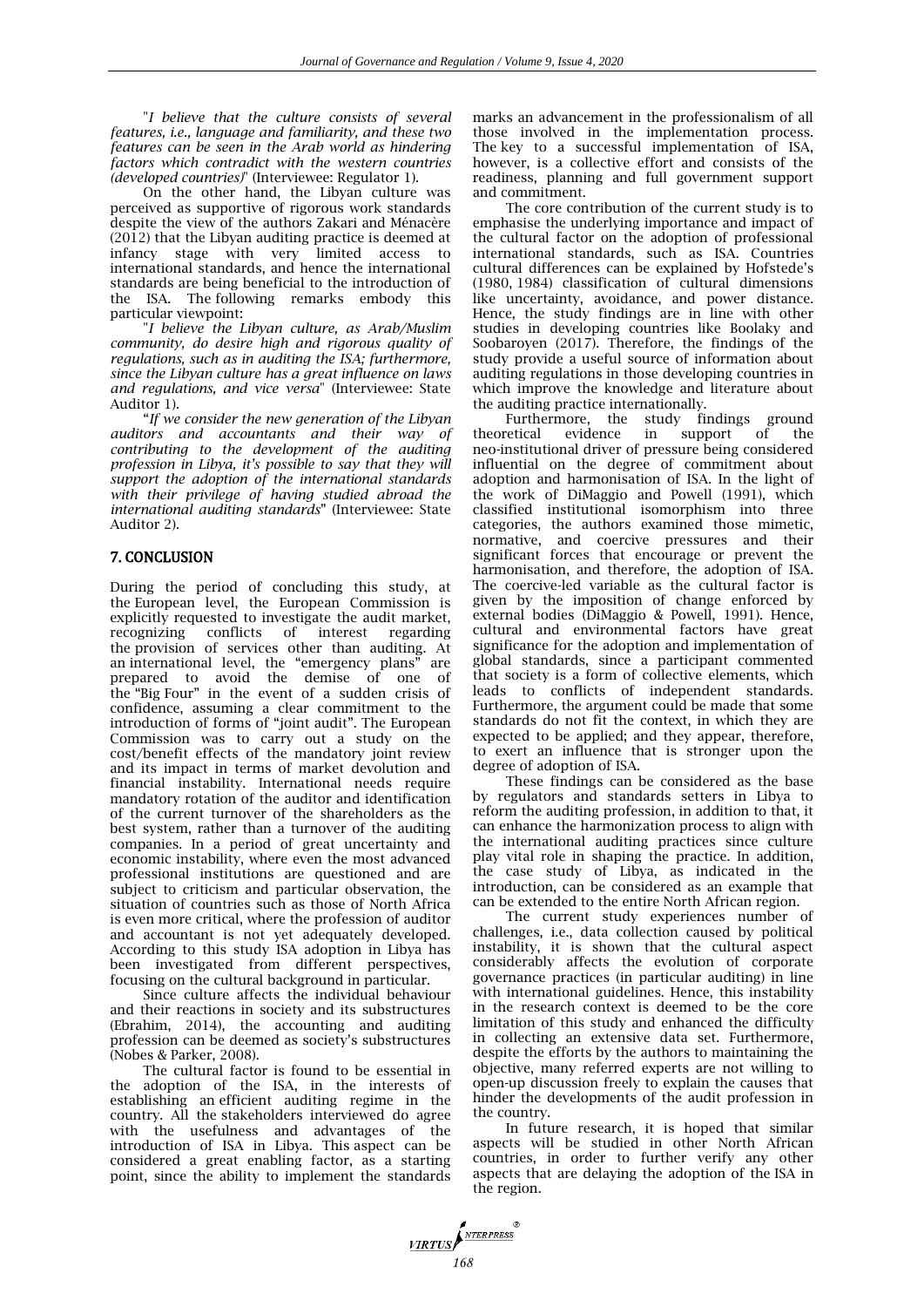#### REFERENCES

- 1. Abuazza, O. A., Labib, A., & Savage, B. M. (2019). Development of an auditing framework by integrating ISO 9001 principles within auditing. *International Journal of Quality & Reliability Management*, *37*(2), 328-353. https://doi.org/10.1108/IJQRM-02-2019-0048
- 2. Agnaia, A. A. (1996). Assessment of management training needs and selection for training: The case of Libyan companies. *International Journal of Manpower*, *17*(3), 31-51. https://doi.org/10.1108/01437729610119504
- 3. Ahmad, N. S., & Gao, S. S. (2004). Changes, problems and challenges of accounting education in Libya. *Accounting Education*, *13*(3), 365-390. https://doi.org/10.1080/0963928042000273825
- 4. Ahmed, A. M. (2016). Accounting disclosure of social responsibility by listed companies in Saudi stock market. *Corporate Ownership & Control*, *13*(2), 132-144. https://doi.org/10.22495/cocv13i2p13
- 5. Alshbili, I., & Elamer, A. A. (2020). The influence of institutional context on corporate social responsibility disclosure: A case of a developing country. *Journal of Sustainable Finance & Investment*, *10*(3), 269-293. https://doi.org/10.1080/20430795.2019.1677440
- 6. Bakar, M., & Russell, A. (2003). The development of accounting education and practice in Libya. In R. S. Wallace, J. M. Samuels, R. J. Briston, & S. M. Saudagaran (Eds.), *Research in accounting in emerging economies* (Vol. 5, pp. 197-236). Bingley, the UK: Emerald Publishing Limited.
- 7. Barghathi, Y., Ndiweni, E., & Lasyoud, A. A. (2020). Joint audit, audit market concentration, and audit quality:<br>Perceptions of stakeholders in the UAE. *Corporate Ownership & Control*, 17(2), 32-45. Perceptions of stakeholders in the UAE. *Corporate Ownership & Control, 17*(2), 32-45. https://doi.org/10.22495/cocv17i2art3
- 8. Boolaky, P. K., & Soobaroyen, T. (2017). Adoption of international standards on auditing (ISA): Do institutional factors matter? *International Journal of Auditing*, *21*(1), 59-81. https://doi.org/10.1111/ijau.12081
- 9. Boolaky, P. K., Omoteso, K., Ibrahim, M. U., & Adelopo, I. (2018). The development of accounting practices and the adoption of IFRS in selected MENA countries. *Journal of Accounting in Emerging Economies*, *8*(3), 327-351. https://doi.org/10.1108/JAEE-07-2015-0052
- 10. Bryman, A., & Bell, E. (2011). *Business research methods*. Oxford, the UK: Oxford University Press.
- 11. Buzied, M. M. (1998). *Enterprise accounting and its context of operation: The case of Libya* (Unpublished PhD thesis, University of Durham). Retrieved from http://etheses.dur.ac.uk/1652/
- 12. Carpenter, V. L., & Feroz, E. H. (2001). Institutional theory and accounting rule choice: An analysis of four US state governments" decisions to adopt generally accepted accounting principles. *Accounting, Organizations and Society, 26*(7-8), 565-596. https://doi.org/10.1016/S0361-3682(00)00038-6
- 13. Cooke, T. E., & Wallace, R. S. O. (1990). Financial disclosure regulation and its environment: A review and further analysis. *Journal of Accounting and Public Policy*, *9*(2), 79-110. https://doi.org/10.1016/0278- 4254(90)90013-P
- 14. Degos, J.-G., Levant, Y., & Touron, P. (2018). The history of accounting standards in French-speaking African countries since independence: The uneasy path toward IFRS. *Accounting, Auditing & Accountability Journal*, *32*(1), 75-100. https://doi.org/10.1108/AAAJ-03-2016-2459
- 15. DiMaggio, P. J., & Powell, W. W. (1983). The iron cage revisited: Institutional isomorphism and collective rationality in organizational fields. American Sociological Review, 48(2), 147-160. rationality in organizational fields. *American Sociological Review*, *48*(2), 147-160. https://doi.org/10.2307/2095101
- 16. DiMaggio, P. J., & Powell, W. W. (1991). Introduction. In W. W. Powell, & P. J. DiMaggio (Eds.), *The new institutionalism in organizational analysis*. Chicago, the USA: The University of Chicago Press.
- 17. Dunn, L. J. (2002). Harmonization of financial reporting and auditing across cultural boundaries: An examination of 201 company financial reports. *International Journal of Auditing*, *6*(3), 265-275. https://doi.org/10.1111/j.1099-1123.2002.tb00017.x
- 18. Easterby-Smith, M., Thorpe, R., & Jackson, P. R. (2012). *Management research*. London, the UK: Sage Publications.
- 19. Ebrahim, A. M. (2014). IFRS compliance and audit quality in developing countries: The case of income tax accounting in Egypt. *Journal of International Business Research*, *13*(2), 19-37. Retrieved from https://works.bepress.com/ahmed\_ebrahim/5/
- 20. Eldarragi, A. M. (2008). *An investigation into the audit expectation gap in Libya* (Unpublished PhD thesis, University of Wollongong). Retrieved from https://ro.uow.edu.au/theses/1904/
- 21. El-Firjani, E., Ménacère, K., & Pegum, R. (2014). Developing corporate accounting regulation in Libya past and future challenges. *Journal of Accounting in Emerging Economies*, *4*(1), 22-56. https://doi.org/10.1108/JAEE-07- 2011-0019
- 22. El-Helaly, M., Ntim, C. G., & Soliman, M. (2020). The role of national culture in international financial reporting standards adoption. Research in International Business and Finance, 54, 101241. standards adoption. *Research in International Business and Finance*, *54*, 101241. https://doi.org/10.1016/j.ribaf.2020.101241
- 23. Eltweri, A., Altarawnah, M., Al-Hajaya, K., & Al-Karaki, W. (2018a). Auditing profession regulation: Lesson learned from code and common law countries regulatory approaches. *Risk Governance and Control: Financial Markets & Institutions, 8*(3), 80-101. https://doi.org/10.22495/rgcv8i3p6
- 24. Eltweri, A., Sawan, N., & Tahar, A. R. (2018b). The harmonising of auditing standards in emerging economies from the stakeholders' perspectives. Corporate Ownership & Control, 15(4-1), 201-212. from the stakeholders" perspectives. *Corporate Ownership & Control*, *15*(4-1), 201-212. https://doi.org/10.22495/cocv15i4c1p7
- 25. Eulerich, M., & Ratzinger-Sakel, N. V. S. (2018). The effects of cultural dimensions on the internal audit function – A worldwide comparison of internal audit characteristics. *Corporate Ownership & Control*, *15*(3-1), 217-229. https://doi.org/10.22495/cocv15i3c1p6
- 26. Faraj, S. K., & Akbar, S. (2010). An empirical investigation of the Libyan audit market: Perceptions of auditor's independence. *Journal for Global Business Advancement*,  $3(2)$ , 133-154. independence. *Journal for Global Business Advancement*, *3*(2), 133-154. https://doi.org/10.1504/JGBA.2010.033199
- 27. Faraj, S., & El-Firjani, E. (2014). Challenges facing IASs/IFRS implementation by Libyan listed companies. *Universal Journal of Accounting and Finance*, *2*(3), 57-63. Retrieved from http://www.hrpub.org/download/20140701/UJAF2-12290055.pdf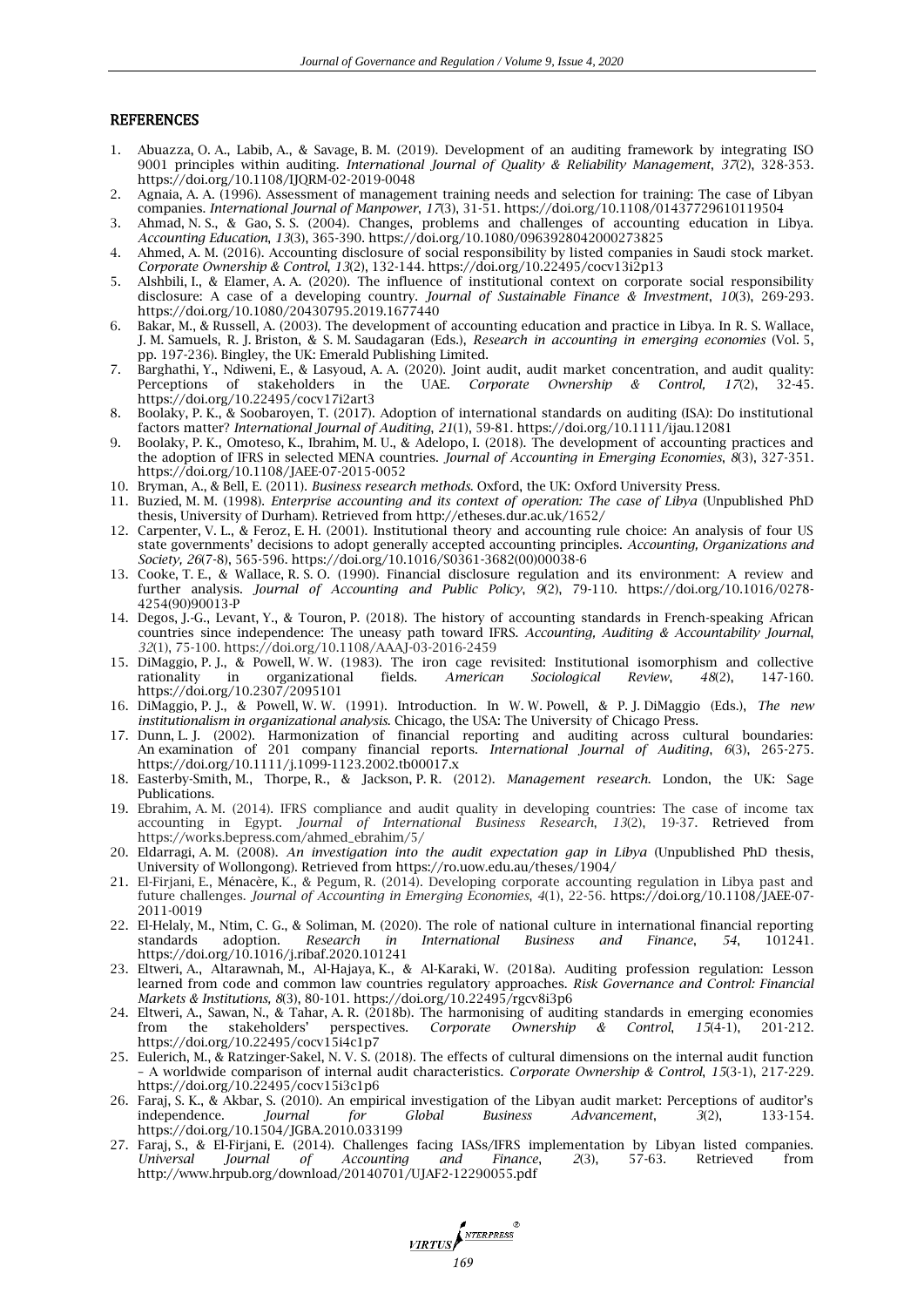- 28. Fogarty, T. J. (1996). The imagery and reality of peer review in the U.S.: Insights from institutional theory. *Accounting, Organizations and Society*, *21*(2-3), 243-267. https://doi.org/10.1016/0361-3682(95)00001-1
- 29. Ghauri, P., & Gronhaug, K. (2010). *Research methods in business studies: A practical guide* (4th ed.). London, the UK: Pearson Education Limited.
- 30. Hamuda, K., & Sawan. N. (2014). Perceptions of auditor independence in Libyan audit market. *International Business Research*, *7*(2), 120-128. https://doi.org/10.5539/ibr.v7n2p120
- 31. Handley-Schachler, M., Al-Abiyad, S. A., & Al-Hadad, A. A. (2012). Evaluation of the suitability of International Financial Reporting Standards (IFRSs) for application in emerging North African countries: A literature review and a research agenda. *Journal of Modern Accounting and Auditing*, *8*(12), 1773-1779. Retrieved from https://studylib.net/doc/8325841/evaluation-of-the-suitability-of-international-financial-...
- 32. Hofstede, G. (1980). *Culture's consequences: International differences in work related values.* Beverly Hills, CA: Sage Publications.
- 33. Hofstede, G. (1984). *Culture's consequences: International differences in work-related values* (Vol. 5). Sage.
- 34. Hofstede, G. (1997). *Cultures and organisations: Software of the mind*. New York, NY: McGraw-Hill.
- 35. Hussein, F. E., Hanefah, M. M., & Endaya, K. A. (2020). Audit team characteristics, and external environment audit factors: Effects on audit quality in Libya. *East African Scholars Journal of Economics, Business and Management*, *3*(10), 768-780. https://doi.org/10.36349/easjebm.2020.v03i10.002
- 36. Irvine, H. J., & Lucas, N. (2006). The globalization of accounting standards: The case of the United Arab Emirates. In *Proceedings of the 3rd International Conference on Contemporary Business*. Retrieved from https://ro.uow.edu.au/commpapers/219/
- 37. KPMG. (2012). *Libya – Country profile*. Retrieved from KPMG website: https://home.kpmg/xx/en/home.html
- 38. La Porta, R., Lopez-de-Silanes, F., & Shleifer, A. (2006). What works in securities laws? *The Journal of Finance*, *61*(1), 1-32. https://doi.org/10.1111/j.1540-6261.2006.00828.x
- 39. Lamoreaux, P. T., Michas, P. N., & Schultz, W. L. (2015). Do accounting and audit quality affect World Bank lending? *The Accounting Review*, *90*(2), 703-738. https://doi.org/10.2308/accr-50865
- 40. Lopes, P. T., & Rodrigues, L. L. (2007). Accounting for financial instruments: An analysis of the determinants of disclosure in the Portuguese stock exchange. *The International Journal of Accounting*, *42*(1), 25-56. https://doi.org/10.1016/j.intacc.2006.12.002
- 41. Madi, Y. (2018). *The social, cultural, and political impact of the British Military Administration on Libya, 1943-1951* (Doctoral dissertation, Bangor University). Retrieved from https://research.bangor.ac.uk/portal/en/theses/the-social-cultural-and-political-impact-of-the-british-militaryadministration-on-libya-19431951(3faf2dbe-e570-4ee4-a211-9df2d2ef4cbf).html
- 42. Maingot, M. (2006). The evolution of the standard unqualified auditor's report in Canada/L'évolution du rapport type du vérificateur au Canada. *Canadian Accounting Perspectives, 5*(1), 19-36. https://doi.org/10.1506/1ENC-28F8-5NCR-CREX
- 43. Mashayekhi, B., & Mashayekh, S. (2008). Development of accounting in Iran. *The International Journal of Accounting*, *43*(1), 66-86. https://doi.org/10.1016/j.intacc.2008.01.004
- 44. Masoud, N. (2017). An empirical study of audit expectation-performance gap: The case of Libya. *Research in International Business and Finance*, *41*, 1-15. https://doi.org/10.1016/j.ribaf.2017.04.012
- 45. Ménacère, K. (2016). When more does not mean better: Selecting a research methodology and methods. In V. Ahmed, A. Opoku, & Z. Aziz (Eds*.*), *Research methodology in the built environment: A selection of case studies.* New York, NJ: Routledge.
- 46. Mertzanis, C., Garas, S., & Abdel-Maksoud, A. (2020). Integrity of financial information and firms" access to energy in developing countries. *Energy Economics, 92*, 105005. https://doi.org/10.1016/j.eneco.2020.105005
- 47. Michas, P. N. (2011). The importance of audit profession development in emerging market countries. *The Accounting Review*, *86*(5), 1731-1764. https://doi.org/10.2308/accr-10097
- 48. Nagirikandalage, P., & Binsardi, B. (2017). Inquiry into the cultural impact on cost accounting systems (CAS) in Sri Lanka. *Managerial Auditing Journal*, *32*(4/5), 463-499. https://doi.org/10.1108/MAJ-02-2016-1313
- 49. Nobes, C. (2013). The continued survival of international differences under IFRS. *Accounting and Business Research, 43*(2), 83-111. https://doi.org/10.1080/00014788.2013.770644
- 50. Nobes, C., & Parker, R. B. (2008). *Comparative international accounting*. London, the UK: Pearson Education.
- 51. Pargeter, A. (2006). Libya: Reforming the impossible? *Review of African Political Economy*, *33*(108), 219-235. https://doi.org/10.1080/03056240600842685
- 52. Perera, M. H. B. (1989). Towards a framework to analyse the impact of culture on accounting. *International Journal of Accounting*, *24*, 42-56.
- 53. Phillips, J. R., & Jiao, A. Y. (2016). Institutional isomorphism and the federal consent decree: The case of the Los Angeles Police Department. *[Policing: An International Journal,](https://www.emerald.com/insight/publication/issn/1363-951X) 39*(4), 756-772. https://doi.org/10.1108/PIJPSM-11-2015-0132
- 54. Riahi, O., & Khoufi, W. (2017). Do the cultural and behavioral factors have an impact on adoption of international accounting standards? *International Journal of Accounting and Economics Studies*, *5*(2), 92-99. https://doi.org/10.14419/ijaes.v5i2.7815
- 55. Sawan, N., & Alzeban, A. (2015). Does audit quality in Libya meet the international standards levels? *International Journal of Business and Management*, *10*(6), 155-167. https://doi.org/10.5539/ijbm.v10n6p155
- 56. Scott, R. W. (2001). *Institutions and organizations* (2nd ed.). Thousand Oaks, CA: Sage.
- 57. Sekaran, U. (2003). *Research methods for business: A skill-building approach*. Hoboken, NJ: John Wiley & Sons.
- 58. Selway, M. (2000). Over the hump? *Accountancy*, *125*, 68-68.
- 59. Shareia, B. (1994). *Responsibility of the external auditor in Libya: An empirical study* (Unpublished Master"s thesis, University of Garyounis, Libya).
- 60. Thabit, T. H., Aldabbagh, L. M., & Ibrahim, L. K. (2019). The auditing of sustainable development practices in developing countries: Case of Iraq. *Revista AUS*, *26*(3), 12-19. Retrieved from https://www.researchgate.net/profile/Laith\_Ibrahim2/publication/339213715\_The\_Auditing\_of\_Sustainable\_D evelopment\_Practices\_in\_Developing\_Countries\_Case\_of\_Iraq/links/5e446825a6fdccd9659f9e6f/The-Auditingof-Sustainable-Development-Practices-in-Developing-Countries-Case-of-Iraq.pdf